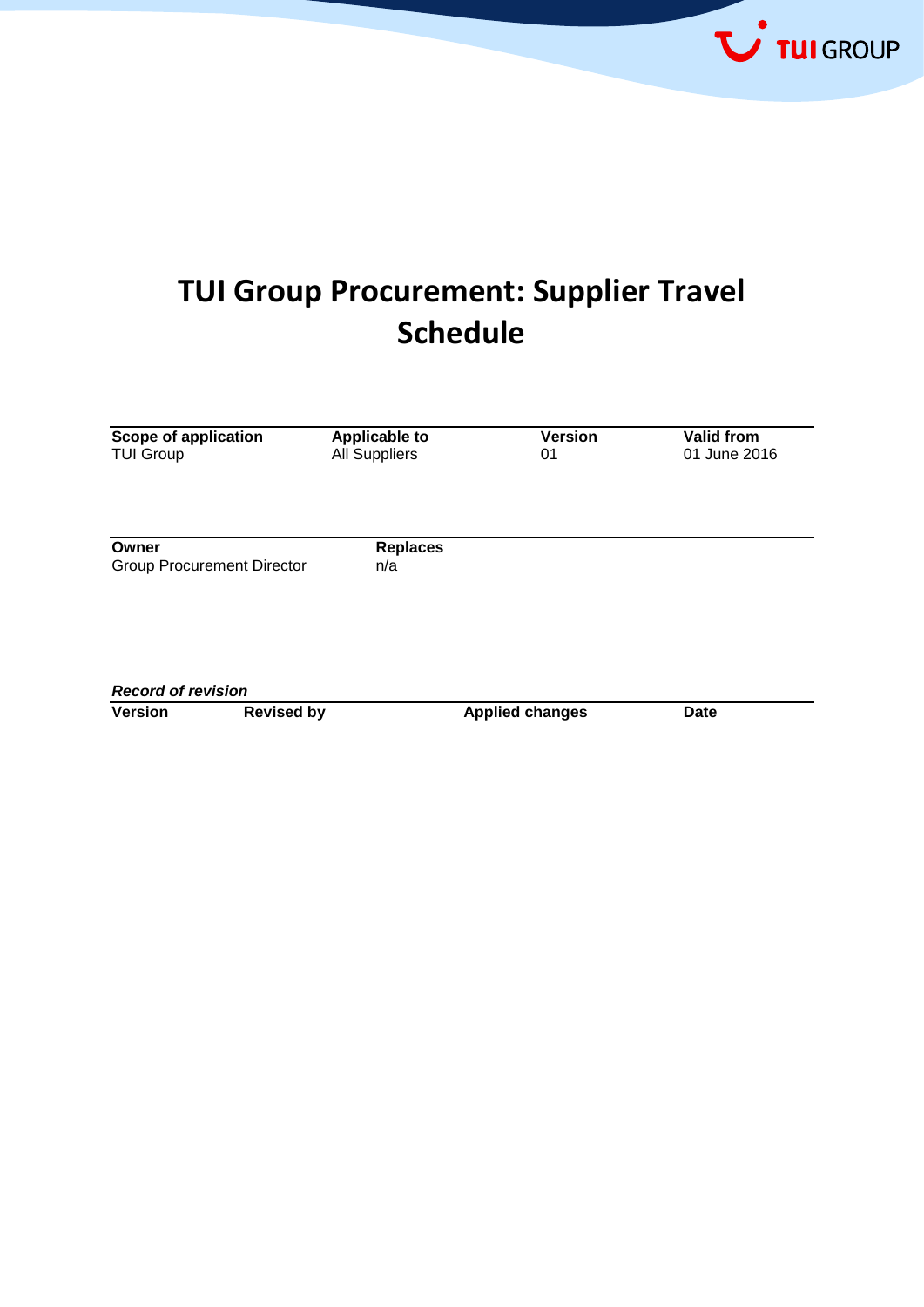## 1. **Purpose and Scope**

- 1.1 The objective of this Supplier Travel Schedule (**Schedule**) is to facilitate the effective management and provide guidelines and procedures for Supplier's employees including third party resources, subcontractors, agents and similar under Supplier's control (**Supplier Personnel**) incurring business travel and accommodation expenses for any activities, tasks and/or services for TUI AG and any other branches, subsidiaries and affiliates of TUI AG (hereinafter jointly referred to as "**TUI"**) where TUI is to reimburse the costs to the Supplier.
- 1.2 This Schedule is a reference guide to Supplier Personnel travellers and travel bookers on TUI's approach towards the cost-effective management of travel expenses and to set out the Supplier Personnel responsibilities in controlling and managing business travel-related expenses.
- 1.3 For the avoidance of doubt, reimbursement under this Schedule does not cover costs that are regularly incurred for Supplier Personnel to work at a base/home (Supplier or Customer) work location (e.g. regular commuting costs, housing, utilities etc.).
- 1.4 This Schedule may be amended from time to time by TUI and any amendments shall be made available to the Supplier as soon as is reasonably practicable thereafter.

## 2. **TUI Responsibility**

The relevant authorised TUI representative may assist Supplier Personnel travellers, travel organisers and travel authorisers in ensuring bookings are made within the terms of this Schedule.

## 3. **Supplier's Responsibility**

- 3.1 The Supplier will ensure that its Supplier Personnel comply with this Schedule when incurring expenses where TUI is to reimburse the costs to the Supplier or the Supplier Personnel.
- 3.2 The Supplier shall ensure that Supplier Personnel only incur travel costs where such travel is, in TUI's and the relevant Supplier's reasonable opinion, essential.
- 3.3 Before making a booking, the Supplier must ensure that the Supplier Personnel always consider the use of alternatives such as TelePresence, video, audio and web conferencing.
- 3.4 The Supplier will ensure that the Supplier Personnel seek to reduce cost and seek the best value for money when making business travel and accommodation arrangements by making bookings at least 14 days in advance of the first day of travel unless otherwise required and requested by TUI.
- 3.5 For all itineraries which include an overnight stay, where possible and airline schedules permitting, it is expected that all flights will be made after 5.00pm or on weekends unless TUI requires otherwise.
- 3.6 Any breach of this Schedule by the Supplier (including Supplier Personnel) may (at TUI's sole discretion) require the Supplier to reimburse TUI for any cost differential arising from such breach and shall also be liable for any tax incurred by TUI as a direct result of such breach.
- 3.7 Spouses, family members or other persons who are not Supplier Personnel are not permitted to travel at TUI's expense.
- 3.8 If any Supplier Personnel wishes to combine a business trip with a personal holiday, TUI's prior written approval must be obtained. Under no circumstances should the business portion of the trip be prejudiced by the personal travel.



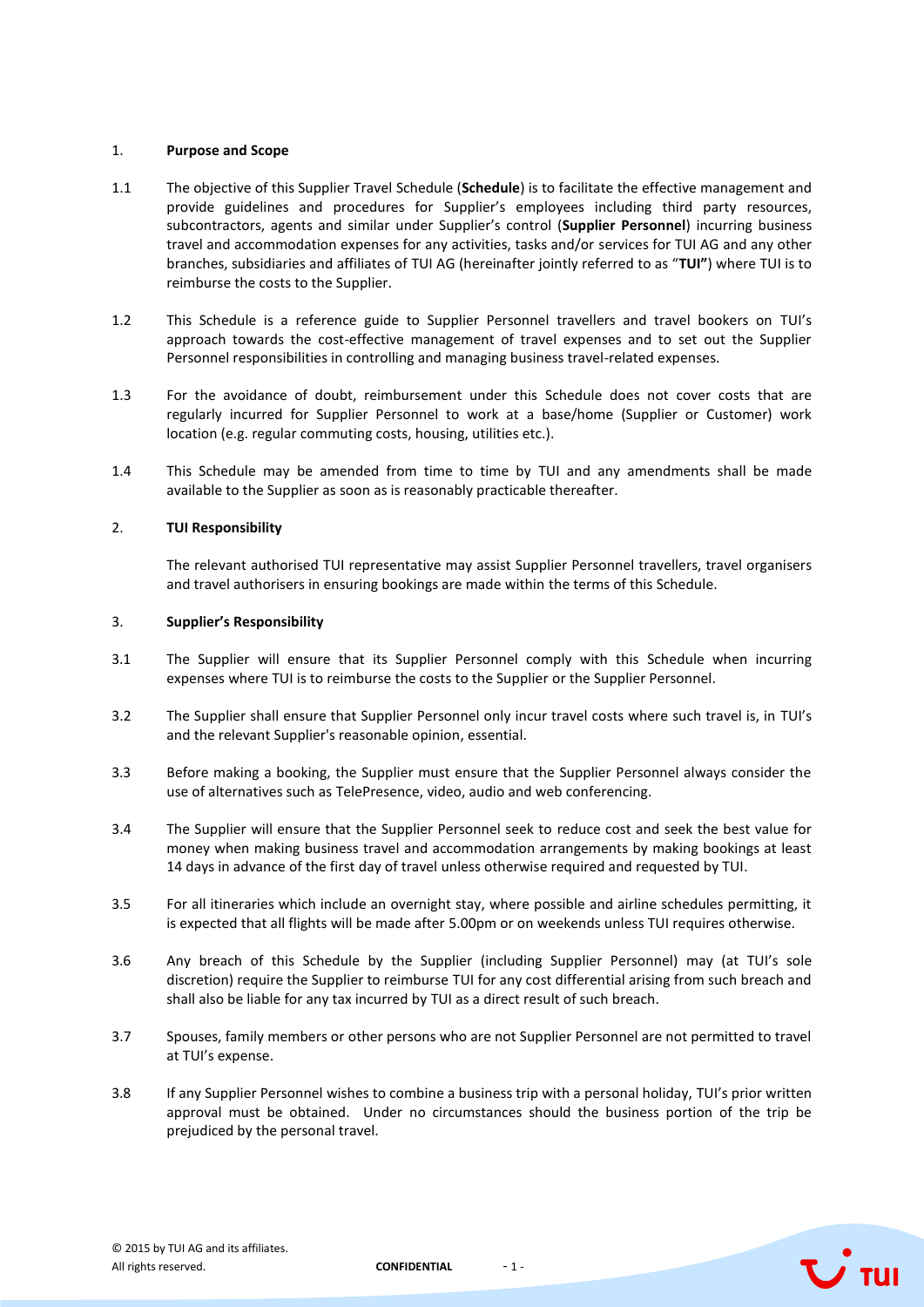3.9 TUI shall only be liable for the actual cost incurred by the Supplier Personnel for travel and accommodation expenses properly incurred under this Schedule and the Supplier shall not charge any uplift, administration fee or margin on the travel and accommodation expenses.

## 4. **Authorisation**

- 4.1 The Supplier will ensure that each Supplier Personnel obtain approval from TUI prior to making any travel or accommodation arrangements on the appropriate authorised travel forms or, in case such forms are not available, as a minimum in writing via Email. Such approval request will need to detail as a minimum: business reason for travel, name of traveller, travel route, date of travel and total costs. TUI may approve block booking for long term projects or group booking for groups of Supplier Personnel travelling together.
- 4.2 All travel expenses submitted must be accompanied by the appropriate documentation evidencing approvals by Supplier and TUI.
- 4.3 Any expense submitted by the Supplier without the appropriate written approval may not be reimbursed by TUI, save in the event that such expense was incurred in the case of emergency and the Supplier had used its best endeavours to obtain verbal approval from TUI prior to incurring such expense. For the avoidance of doubt, expensese incurred because of short-term and/or ad-hoc bookings as a result of improper planning horizons will not be considered emergency expenses.

## 5. **Travel Booking**

- 5.1 If TUI has established the facility for booking business travel and accommodation through TUI's preferred suppliers, then the Supplier shall use such facility, quoting the name of TUI's authorised signatory at the time of booking or, where agreed, use TUI's Travel Service representatives to make such bookings.
- 5.2 All other business travel and accommodation can be booked directly via the Supplier but shall be booked in accordance with this Schedule. When booking travel, Supplier must give preference to TUI Group members (airlines, hotels etc.), exceptions must be approved by TUI.

## 6. **Use of Public Transportation**

- 6.1 Where available and appropriate, Supplier Personnel are expected to make use of public transportation for business travel (e.g. trains, trams, busses and similar).
- 6.2 All Supplier Personnel must use 2nd class, economy class or equivalent cost-effective tickets for business travel.
- 6.3 Travel to and from a TUI office location, that originates at individual's residence, will only be reimbursed to the extent that the costs exceed that individual's standard travel cost to their standard Supplier office. In that instance, only the excess costs over their standard journey will be re-imbursed. In instances where this applies, details of the standard journey will be included in the report summary provided to TUI for expenses.

## 7. **Air Travel**

7.1 Air travel should only be used when no practical and/or cost effective alternative is available. The Supplier and Supplier Personnel should accept the lowest appropriate fare taking advantage of any promotional or restricted fares offered and Supplier Personnel must demonstrate flexibility when selecting travel times as far as reasonably practicable.



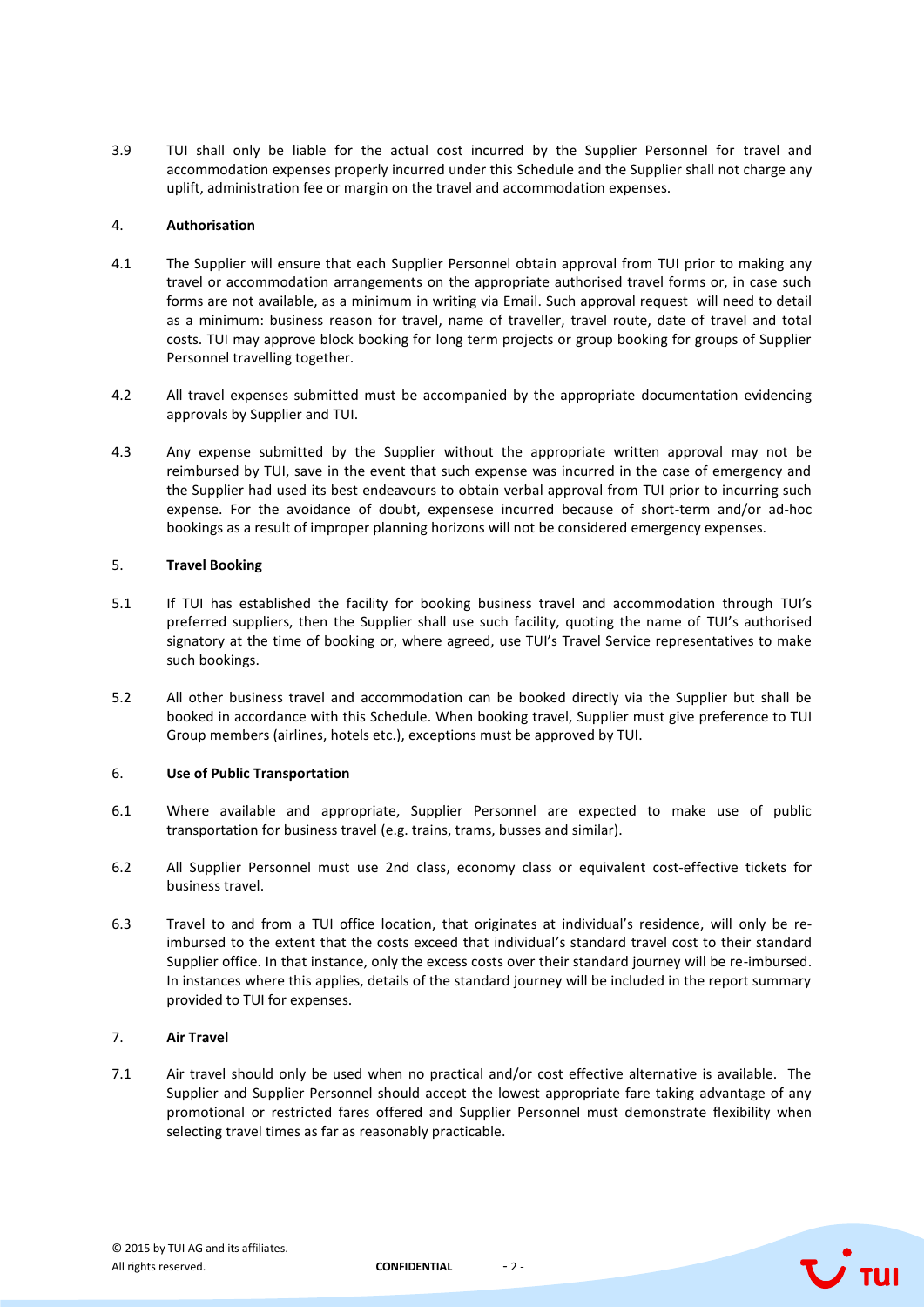- 7.2 All air travel involving longhaul flights should be booked not less than 21 days in advance unless TUI requires flights to be booked on shorter term notice.
- 7.3 Supplier Personnel are required to fly economy class for business travel.
- 7.4 Supplier Personnel are required to accept the lowest reasonable alternative fare offered.

## 8. **Cars and Taxis**

- 8.1 If business travel by car is required, Supplier Personnel may use taxis or rental cars or private cars where public transport is not available or inappropriate. Before hiring a taxi or rental car the Supplier shall confirm whether a TUI preferred supplier should be used.
- 8.2 If Supplier Personnel use taxis or rental cars or private cars despite reasonable public transportation being available, expense reimbursement will be limited to the cost for public transport for an equivalent journey.
- 8.3 If Supplier Personnel use private cars, expense reimbursement will be limited to the country authorities defined regular reimbursement amount per kilometre (or EUR 0.30 per kilometre if not defined).

## 9. **Hotel Accommodation**

- 9.1 Where Supplier Personnel are required to stay away overnight in the performance of their services TUI will cover the reasonable cost of overnight accommodation. This will be limited to the cost of a standard single occupancy room for the minimum nights necessary to perform the relevant services.
- 9.2 Every attempt should be made to use the lowest logical cost accommodation available, whether this be at the Supplier organisation's rate or TUI's negotiated rate.
- 9.3 5 star hotels may not be used save where no reasonable alternatives exist.

## *Extended stay*

9.4 Supplier Personnel are expected to arrange better rates when on an extended stay (e.g. more than one week) or securing accommodation in rented apartments. This should be judged on a case-bycase basis.

*Hotel costs*

- 9.5 Only the actual hotel room costs incurred will be reimbursed.
- 9.6 Any additional expenses (e.g.movies, mini-bar, laundry or telephone calls) must be deducted from the hotel invoices, expenses for meals will only be reimbursed in accordance with local practices (incl. local laws, TUI local policies etc.) and only in case no meal subsidy is agreed otherwise. Exceptions must be approved by TUI.
- 9.7 The Supplier will ensure that all accommodation costs are reviewed by the Supplier Personnel at the time of checking out to ensure accuracy of the charges.
- 9.8 Supplier Personnel must settle hotel bills on departure using their own means of payment.

*Private accommodation*

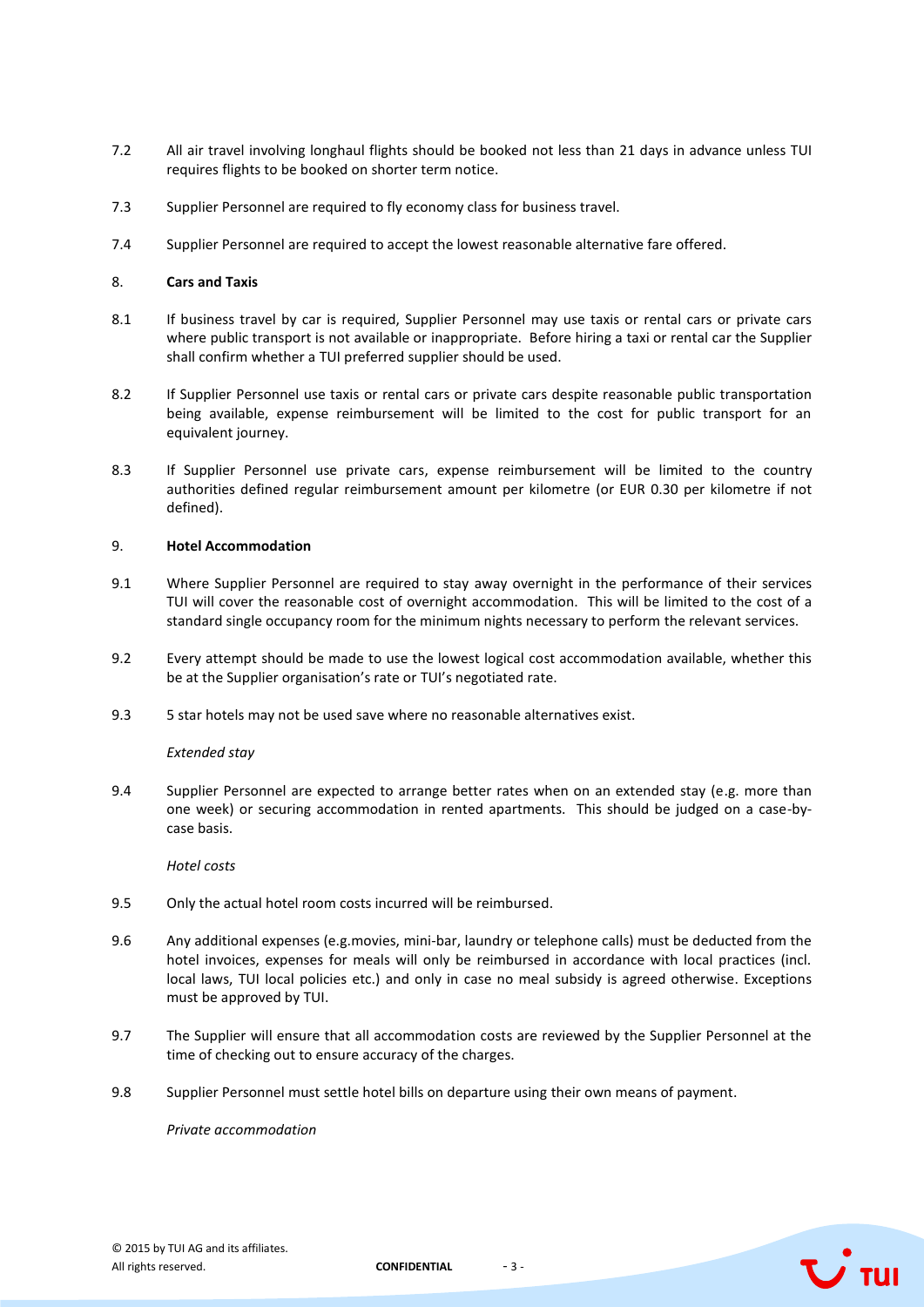9.9 If Supplier Personnel stays with friends or relatives overnight, the one-off actual costs up to a maximum per stay of EUR 40 (or equivalent in local currency) for a gift can be reimbursed.

## 10. **Meeting and Training Venues**

The Supplier is not authorised to seek reimbursement from TUI for costs incurred with the use of external venues for meetings or training save where such use is at the request of and with the approval of TUI.

## 11. **Administrative Requirements**

- 11.1 If required to submit expenses Supplier Personnel shall process and administer expense claims in the Supplier's own expense systems prior to any submission to TUI.
- 11.2 The Supplier will conduct its own internal review and approval process of Supplier Personnel's expense claims in accordance with this Schedule and its own review and approval processes, prior to submission of a consolidated expense claim and invoice to TUI.
- 11.3 Expenses can only be submitted with sufficient proof, i.e. original documentation as appropriate of:
	- (a) Documents issued by the service provider;
	- (b) Receipts;
	- (c) Receipted invoices;
	- (d) Cash register receipt;
	- (e) Travel expense receipts.
- 11.4 Credit card, debit card receipts and any other documentation that only confirms the mode of payment, but does not include further details such as actual product or service purchased, provider name, tax amounts and similar, are not acceptable proof of expenses incurred.
- 11.5 The Supplier will be responsible for the accuracy and completeness of travel and accommodation expense claims in relation to its Supplier Personnel and for ensuring that all such claims are signed and submitted by the Supplier within 30 days to TUI after completion of the travel to which the claim relates.
- 11.6 The consolidated expense invoice will be accompanied by a detailed summary sheet listing the monthly expenses by individual along with supporting analysis. Payment of travel and accommodation expenses is subject to the Supplier providing all the required authorised forms and receipts for all travel and accommodation costs for which reimbursement is sought.
- 11.7 TUI shall not be required to pay expenses that are submitted more than 30 days after travel completion.
- 11.8 Expense invoices will be paid in accordance with the payment terms agreed between TUI and the Supplier.

## 12. **Visa, Work Permits and Pre-Travel Authorisation**

12.1 If the Supplier Personnel are required to work in a territory that requires a visa and/or work permit, the provision of pre-travel information or any relevant approvals and/or documentation prior to or during any travel by its personnel, the Supplier shall:





 $\mathbf{U}$  tul